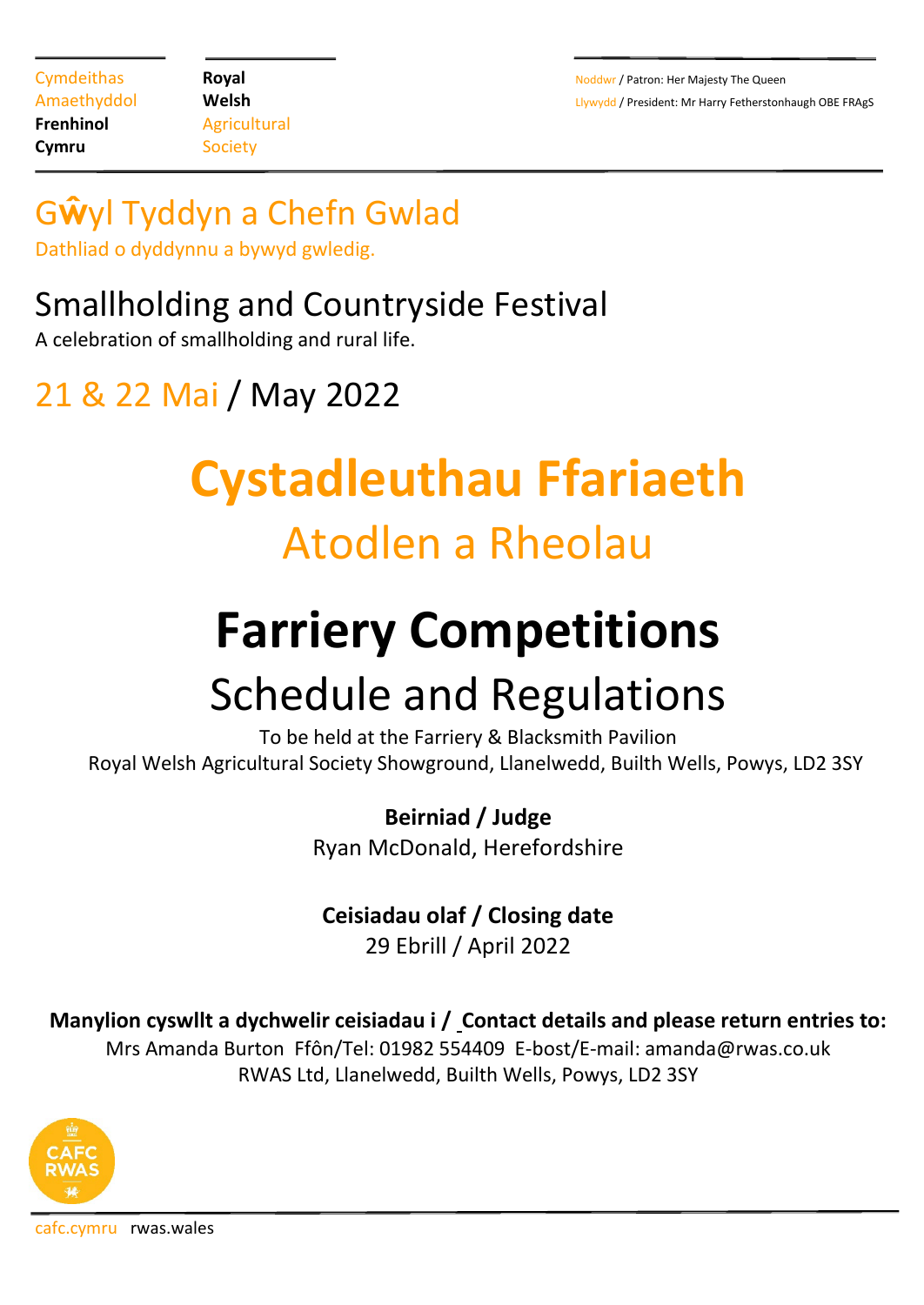### **DOSBARTHIADAU / CLASSIFICATION Sadwrn / Saturday 21 Mai / May**

#### Class 1 - Roadster Shoeing Time allowed: 60 minutes Entry Fee: £30.00

Class 2 - Apprentices – Shoemaking Time allowed: 50 minutes Entry Fee: £20.00

#### **Sul / Sunday 22 Mai / May**

 Class 3 - Open Shoemaking Time allowed: 60 minutes Entry Fee: £30.00

Class 4 - Apprentices – Therapeutic Shoemaking

 Time allowed: 50 minutes Entry Fee: £20.00



Fuel for the competition kindly supplied by D J Davies Fuels Ltd



#### **CONDITIONS FOR ALL CLASSES**

- 1. All competitors (except apprentices) must be registered under the (Registration) Act 1975 or Farriers (Registration) (Amendment) Act 1977.
- 2. Time allowed is stated in each class.
- 3. All shoes will be available to view prior to the competition on the Forge & Farrier website www.forgeandfarrier.co.uk.
- 4. Anyone touching their shoes/feet after the bell has rung will be disqualified. Shoes must be laid on the anvil.
- 5. Competitors must bring their own tools and provide their own striker. Forge, anvil, steel, fuel and nails will be provided. The holes in the anvils are 1 inch square.
- 6. Any competitors who do not attend to answer their name punctually at the time fixed for the start of the class for which they have entered (of which notice will have been given) will be disqualified.
- 7. **All shoes made in the competition and materials used, will be the property of the Royal Welsh Agricultural Society and competitors must use the steel and nails provided by the Society.**
- 8. No viewing of the feet will be allowed until they have been judged.
- 9. The judge's decision will be final.
- 10. Entries will close on Monday 25 April 2022.
- 11. Cheques made payable to the RWAS Ltd.
- 12. The Royal Welsh Agricultural Society is committed to protecting your personal data and processing it only in accordance with legal requirements. For more details you should request a copy of our GDPR Policy. We process your personal data as it is necessary for the performance of our contract with you to facilitate your entry to the event. We will not transfer your data outside of the UK and European Economic Area and will not share your data with third parties except for regulatory authorities or affiliated Societies to whom we may submit entries and results to be checked for validity and eligibility based on their legitimate interests. Your name and county will be published within the Society's catalogue. Results will also be circulated with members of the press and published on our website. We retain your data in accordance with our retention schedule to simplify future applications. You have various rights in the data we hold including rectification and objecting to processing. Please also be aware that photographs and film will be taken throughout the Showground for broadcast, publicity and marketing purposes.